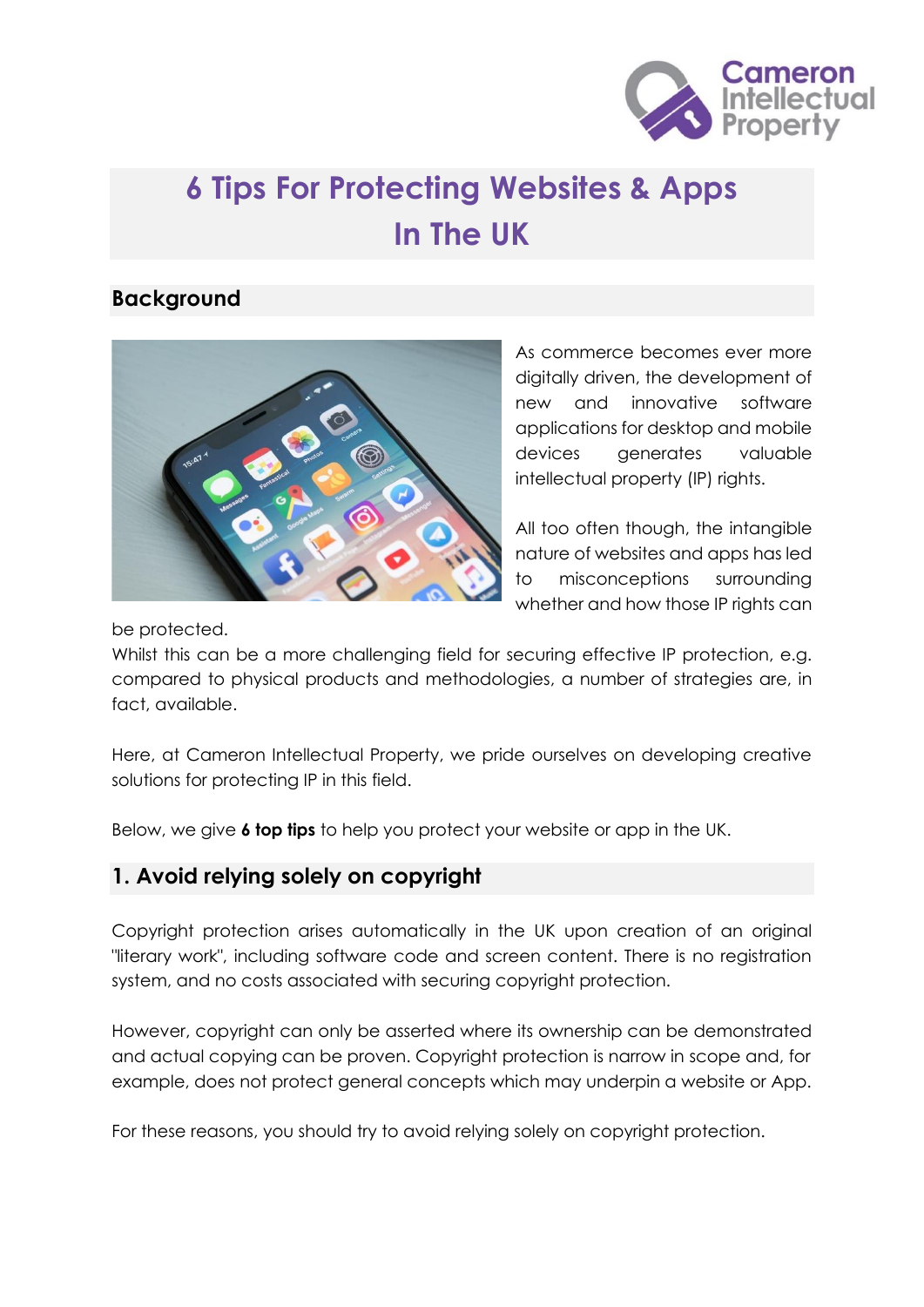

## **2. Check if your website contains third-party content**

It is essential to ensure that you actually own the copyright in all aspects of your website or app; or that you have the legal right to use any copyright owned by a third party, e.g. by way of a licence.

If a third party (e.g. a webdeveloper) has been commissioned to create aspects of your website or app then you should ensure that



ownership of all IP rights are legally transferred to you.

The use of third party photographs within websites without permission is a very common and potentially expensive pitfall.

#### **3. Consider patents**

In many parts of the world, including the UK and Europe, it is only possible to obtain patent protection for software implemented inventions which have a "technical" effect and which solve a "technical" problem.

Even the most innovative websites and apps - which may employ sophisticated mathematical algorithms - tend to solve administrative or business problems and so, are excluded from patentability.

However, if software interacts with hardware to address a "technical" problem then it may be possible to patent an invention. We can help you ascertain whether patents may be applicable in your case.

## **4. Protect your graphic user interface (GUI)**

Whilst the underlying software code may be considered to represent the most "clever" bits of a website or app, the most valuable aspects from a customer perspective may actually be the aesthetics of the graphical user interface (GUI).

For example, the design of individual icons and the overall screen layout can be important distinguishing features worthy of protection. Whilst copyright may play a part, more effective protection may be possible via the registered design system.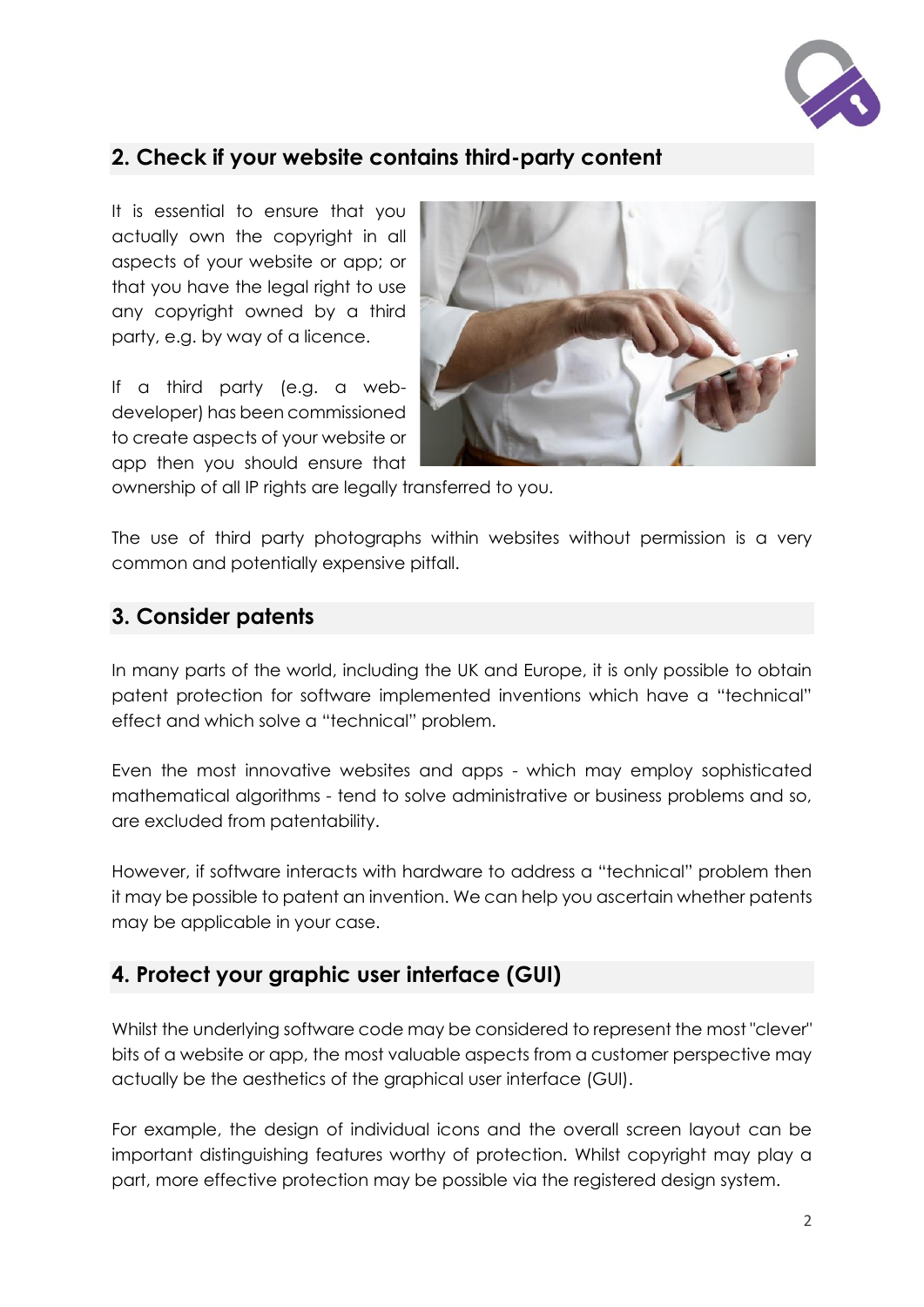

The legal definition of a "design" is: "the appearance of the whole or a part of a product resulting from the features of, in particular, the lines, contours, colours, shape, texture and/or materials of the product itself and/or its ornamentation".

In the context of a website or App, the product may be an icon or overall screen layout. Protecting those features via the registered design system provides an exclusive monopoly right enforceable against any third party which uses the same designs (or ones which gives rise to the same "overall impression") without permission, irrespective of whether direct/ deliberate copying occurs.



Importantly, intentional copying of a registered design is now a criminal offence in the UK, meaning that it is a more powerful form of protection than copyright.

We can help you to achieve the optimum protection for your GUI by considering the best options for your website or app.

## **5. Protect animations**

It is often assumed that the registered design system may only protect static content on a website or app. However, a little known fact is that it is often possible to protect dynamic content by presenting successive images of, e.g. an animated on-screen icon.

## **6. Protect trade marks**

The protection of brand names (e.g. including words and logos) associated with a website or app should be considered as part of an overall IP strategy. A trade mark registration provides a monopoly right on which can be legally enforced against competitors using the same branding, or branding which is confusingly similar. Please note that registering a web domain does not provide any trade mark protection.